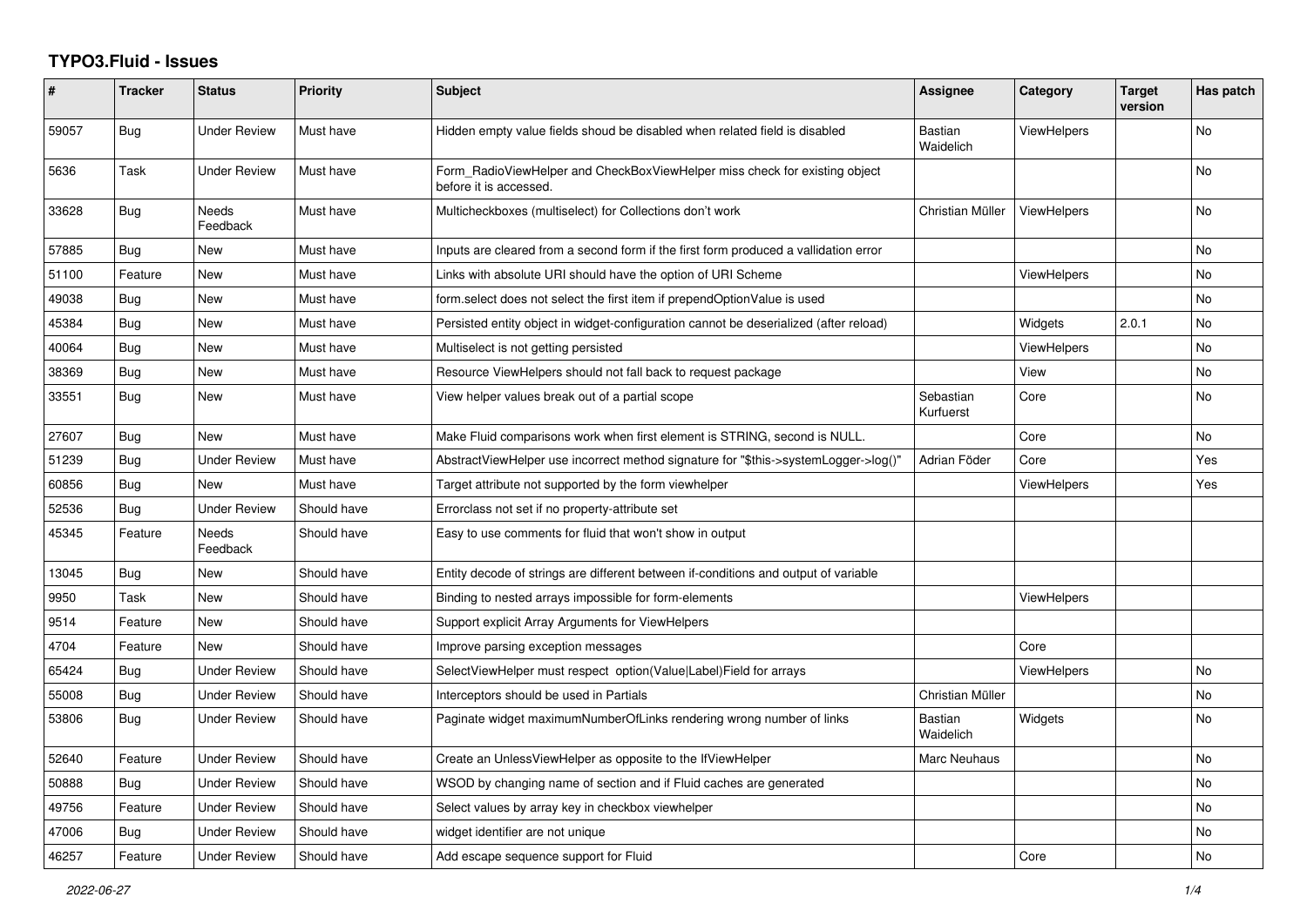| #     | <b>Tracker</b> | <b>Status</b>       | <b>Priority</b> | Subject                                                                      | <b>Assignee</b>             | Category           | <b>Target</b><br>version | Has patch |
|-------|----------------|---------------------|-----------------|------------------------------------------------------------------------------|-----------------------------|--------------------|--------------------------|-----------|
| 44234 | Bug            | <b>Under Review</b> | Should have     | selectViewHelper's sorting does not respect locale collation                 |                             | ViewHelpers        | 2.1                      | No        |
| 43346 | Feature        | Under Review        | Should have     | Allow property mapping configuration via template                            | Karsten<br>Dambekalns       | ViewHelpers        | 2.1                      | No        |
| 40998 | <b>Bug</b>     | <b>Under Review</b> | Should have     | Missing parent request namespaces in form field name prefix                  | Sebastian<br>Kurfuerst      | ViewHelpers        | 1.1.1                    | No        |
| 34682 | Bug            | <b>Under Review</b> | Should have     | Radio Button missing checked on validation error                             |                             | ViewHelpers        |                          | No        |
| 46289 | Bug            | Needs<br>Feedback   | Should have     | Enable Escaping Interceptor in XML request format                            |                             | View               | 2.0.1                    | No        |
| 46091 | Task           | Needs<br>Feedback   | Should have     | Show source file name and position on exceptions during parsing              |                             |                    |                          | No        |
| 36662 | Bug            | Needs<br>Feedback   | Should have     | Checked state isn't always correct when property is collection               | Kevin Ulrich<br>Moschallski | ViewHelpers        | 1.1.1                    | No        |
| 33394 | Feature        | Needs<br>Feedback   | Should have     | Logical expression parser for BooleanNode                                    | <b>Tobias Liebig</b>        | Core               |                          | No        |
| 8491  | Task           | Needs<br>Feedback   | Should have     | link.action and uri.action differ in absolute argument                       | Karsten<br>Dambekalns       | ViewHelpers        |                          | No        |
| 3291  | Feature        | Needs<br>Feedback   | Should have     | Cacheable viewhelpers                                                        |                             |                    |                          | No        |
| 28551 | Bug            | Accepted            | Should have     | (v4) backport VHTest                                                         | Sebastian<br>Kurfuerst      |                    |                          | No        |
| 5933  | Feature        | Accepted            | Should have     | Optional section rendering                                                   | Sebastian<br>Kurfuerst      | ViewHelpers        |                          | No        |
| 60271 | Feature        | New                 | Should have     | Paginate viewhelper, should also support arrays                              |                             |                    |                          | No        |
| 60003 | Feature        | New                 | Should have     | Add required-Attribute to f:form.password                                    |                             | ViewHelpers        |                          | No        |
| 58983 | Bug            | New                 | Should have     | format.date does not respect linebreaks and throws exception                 |                             |                    |                          | No        |
| 58921 | Bug            | New                 | Should have     | f:form.* VHs crash if NOT inside f:form but followed by f:form               |                             |                    |                          | No        |
| 56237 | Task           | New                 | Should have     | in-line (Condition) ViewHelpers should not evaluate on parsing               |                             |                    |                          | No        |
| 54284 | Bug            | New                 | Should have     | Default Option for Switch/Case VH                                            |                             | ViewHelpers        |                          | No        |
| 54195 | Task           | New                 | Should have     | Rename and move FormViewHelper's errorClass value, currently 'f3-form-error' | Adrian Föder                | <b>ViewHelpers</b> |                          | No        |
| 52591 | <b>Bug</b>     | New                 | Should have     | The Pagination Widget broken for joined objects                              |                             |                    |                          | No        |
| 52419 | i Bug          | New                 | Should have     | Wrong PHPDocs notation for default value inline f:translate viewhelper       |                             |                    | 2.0                      | No        |
| 51277 | Feature        | New                 | Should have     | ViewHelper context should be aware of actual file occurrence                 |                             |                    |                          | No        |
| 49600 | Bug            | New                 | Should have     | f:form tag shown as a HTML on frontend                                       |                             | ViewHelpers        |                          | No        |
| 47669 | Task           | New                 | Should have     | FormViewHelper does not define the default request method                    |                             |                    |                          | No        |
| 46545 | Feature        | New                 | Should have     | Better support for arrays in options of SelectViewHelper                     |                             |                    |                          | No        |
| 45394 | Task           | New                 | Should have     | Forwardport Unit test for standalone view                                    |                             | View               |                          | No        |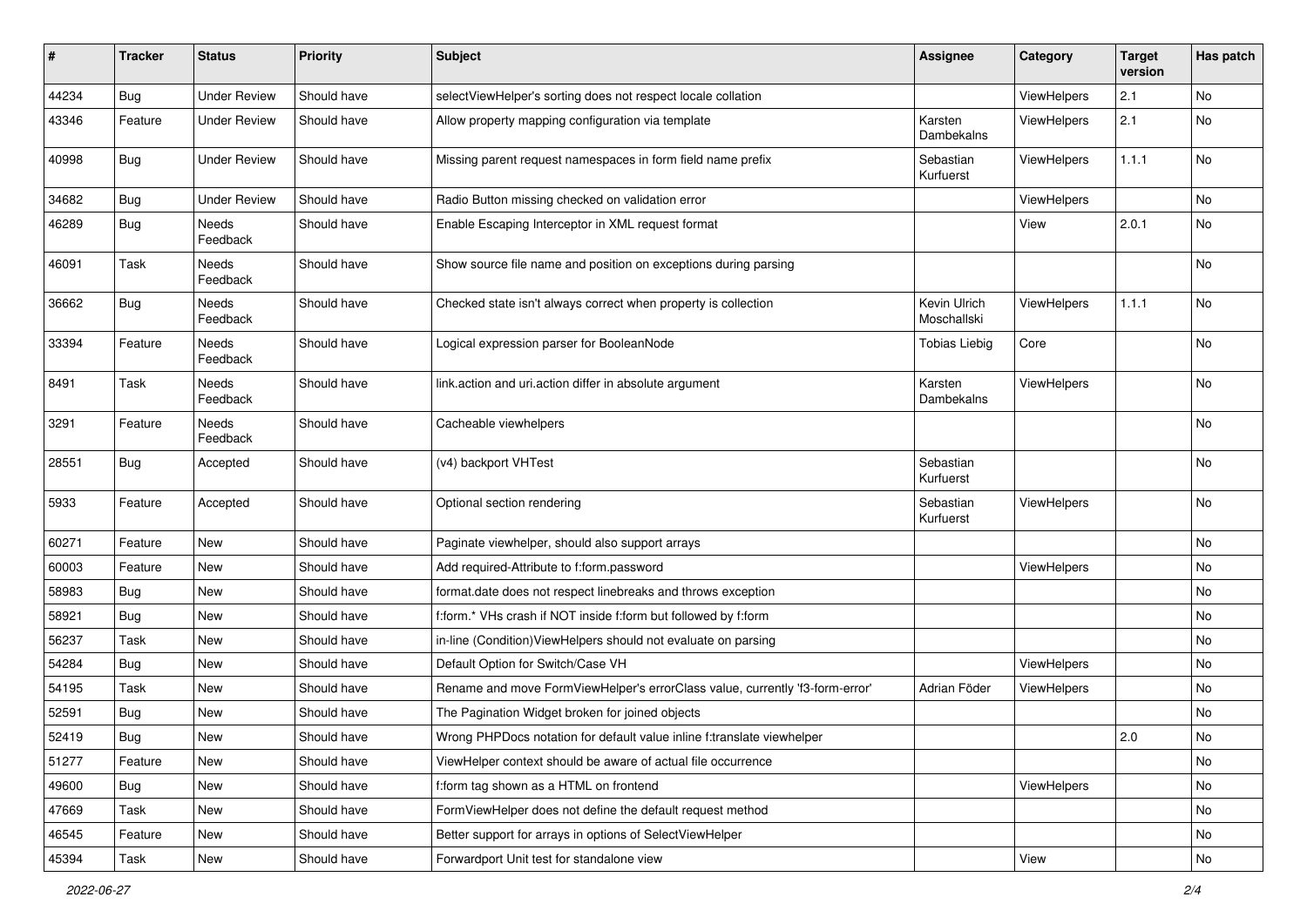| #     | <b>Tracker</b> | <b>Status</b>     | <b>Priority</b> | <b>Subject</b>                                                                                              | <b>Assignee</b>        | Category    | <b>Target</b><br>version | Has patch |
|-------|----------------|-------------------|-----------------|-------------------------------------------------------------------------------------------------------------|------------------------|-------------|--------------------------|-----------|
| 45153 | Feature        | New               | Should have     | f:be.menus.actionMenuItem - Detection of the current select option is insufficient                          |                        |             |                          | <b>No</b> |
| 43072 | Task           | New               | Should have     | Remove TOKENS for adding templates fallback in Backporter                                                   |                        | View        |                          | No        |
| 43071 | Task           | New               | Should have     | Remove TOKENS for adding fallback teplates in B                                                             |                        |             |                          | No        |
| 42743 | Task           | New               | Should have     | Remove inline style for hidden form fields                                                                  |                        |             |                          | No        |
| 42397 | Feature        | <b>New</b>        | Should have     | Missing viewhelper for general links                                                                        |                        |             |                          | No        |
| 40081 | Feature        | New               | Should have     | Allow assigned variables as keys in arrays                                                                  |                        |             |                          | No        |
| 39990 | Bug            | New               | Should have     | Same form twice in one template: hidden fields for empty values are only rendered<br>once                   |                        | Core        |                          | No        |
| 39936 | Feature        | <b>New</b>        | Should have     | registerTagAttribute should handle default values                                                           |                        | ViewHelpers |                          | No        |
| 38130 | Feature        | New               | Should have     | Checkboxes and multiple select fields should have an assignable default value                               |                        |             |                          | No        |
| 37619 | Bug            | <b>New</b>        | Should have     | Fatal Error when using variable in name attribute of Section ViewHelper                                     |                        | ViewHelpers |                          | <b>No</b> |
| 37095 | Feature        | New               | Should have     | It should be possible to set a different template on a Fluid TemplateView inside an<br>action               | Christopher<br>Hlubek  |             |                          | No        |
| 36655 | Bug            | New               | Should have     | <b>Pagination Links</b>                                                                                     |                        | Widgets     |                          | <b>No</b> |
| 36410 | Feature        | New               | Should have     | Allow templates to send arguments back to layout                                                            |                        | ViewHelpers |                          | No        |
| 33215 | Feature        | New               | Should have     | RFC: Dynamic values in ObjectAccess paths                                                                   |                        |             |                          | No        |
| 31955 | Feature        | New               | Should have     | f:uri.widget                                                                                                |                        | Widgets     |                          | <b>No</b> |
| 28554 | Bug            | New               | Should have     | (v4) implement feature flag to disable caching                                                              |                        |             |                          | No        |
| 28553 | Bug            | New               | Should have     | improve XHProf test setup                                                                                   |                        |             |                          | <b>No</b> |
| 28552 | Bug            | New               | Should have     | (v5) write ViewHelper test for compiled run; adjust functional test to do two passes<br>(uncached & cached) |                        |             |                          | No        |
| 28550 | Bug            | New               | Should have     | (v4) make widgets cacheable, i.e. not implement childnodeaccess interface                                   |                        |             |                          | No        |
| 28549 | Bug            | New               | Should have     | make widgets cacheable, i.e. not implement childnodeaccess interface                                        |                        |             |                          | No        |
| 12863 | Bug            | New               | Should have     | Attributes of a viewhelper can't contain a '-'                                                              | Sebastian<br>Kurfuerst | Core        |                          | No        |
| 10911 | Task           | New               | Should have     | Tx_Fluid_ViewHelpers_Form_AbstractFormViewHelper->renderHiddenIdentityField<br>should be more reliable      |                        | ViewHelpers |                          | No        |
| 8648  | Bug            | New               | Should have     | format.crop ViewHelper should support all features of the crop stdWrap function                             |                        | ViewHelpers |                          | No        |
| 3481  | <b>Bug</b>     | New               | Should have     | Use ViewHelperVariableContainer in PostParseFacet                                                           |                        | Core        |                          | No        |
| 58862 | Bug            | Needs<br>Feedback | Should have     | FormViewHelper doesn't accept NULL as value for \$arguments                                                 | Bastian<br>Waidelich   | ViewHelpers |                          | Yes       |
| 32035 | Task           | New               | Should have     | Improve fluid error messages                                                                                |                        | Core        |                          | Yes       |
| 30937 | Bug            | New               | Should have     | CropViewHelper stringToTruncate can't be supplied so it can't be easily extended                            |                        | ViewHelpers |                          | Yes       |
| 9005  | Feature        | Accepted          | Could have      | Fluid Template Analyzer (FTA)                                                                               | Sebastian<br>Kurfuerst |             |                          |           |